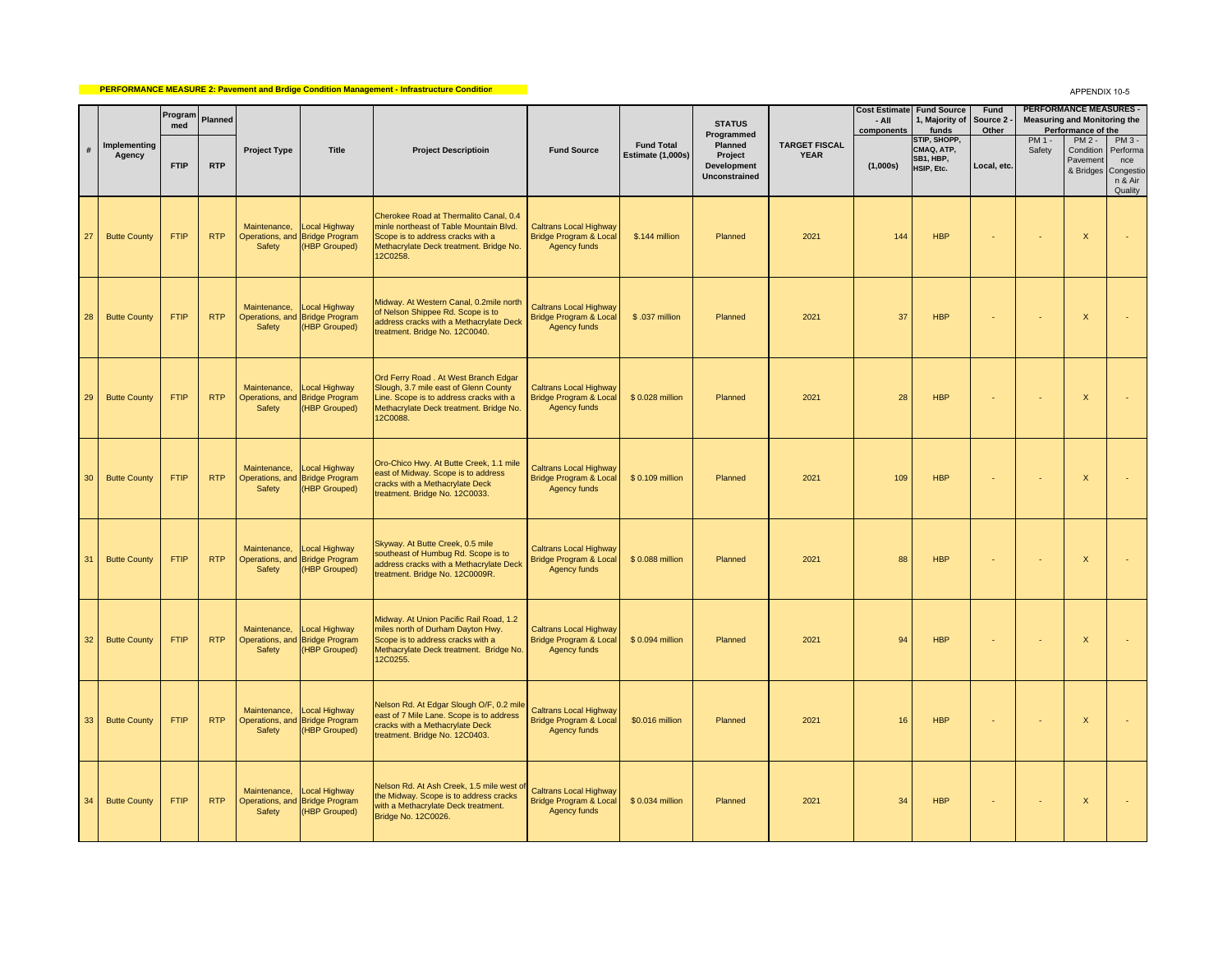| 35 | <b>Butte County</b> | <b>FTIP</b> | <b>RTP</b> | Maintenance,<br>Safety | <b>Local Highway</b><br>Operations, and Bridge Program<br>(HBP Grouped)       | Durham Pentz. At West Branch Clear<br>Creek, 4.1 miles east of State Route 99.<br>Scope is to address cracks with a<br>Methacrylate Deck treatment. Bridge No.<br>12C0248.              | <b>Caltrans Local Highway</b><br><b>Bridge Program &amp; Local</b><br>Agency funds | \$0.038 million  | Planned | 2021 | 38  | <b>HBP</b> |        | $\mathsf X$               |  |
|----|---------------------|-------------|------------|------------------------|-------------------------------------------------------------------------------|-----------------------------------------------------------------------------------------------------------------------------------------------------------------------------------------|------------------------------------------------------------------------------------|------------------|---------|------|-----|------------|--------|---------------------------|--|
| 36 | <b>Butte County</b> | <b>FTIP</b> | <b>RTP</b> | Maintenance,<br>Safety | <b>Local Highway</b><br>Operations, and Bridge Program<br>(HBP Grouped)       | East Gridley Rd. At Feather River, 1.0<br>mile east of Larkin Rd. Scope is to<br>address cracks with a Methacrylate Deck<br>treatment. Bridge No. 12C0022.                              | <b>Caltrans Local Highway</b><br><b>Bridge Program &amp; Local</b><br>Agency funds | \$0.237 million  | Planned | 2021 | 237 | <b>HBP</b> |        | $\boldsymbol{\mathsf{X}}$ |  |
| 37 | <b>Butte County</b> | <b>FTIP</b> | <b>RTP</b> | Maintenance,<br>Safety | <b>Local Highway</b><br>Operations, and Bridge Program<br>(HBP Grouped)       | El Monte Ave. At Dead Horse Slough, 0.1<br>mile north of State Route 32. Scope is to<br>address cracks with a Methacrylate Deck<br>treatment. Bridge No. 12C0392.                       | <b>Caltrans Local Highway</b><br><b>Bridge Program &amp; Local</b><br>Agency funds | \$0.025 million  | Planned | 2021 | 25  | <b>HBP</b> | $\sim$ | $\mathsf{X}$              |  |
| 38 | <b>Butte County</b> | <b>FTIP</b> | <b>RTP</b> | Maintenance,<br>Safety | <b>Local Highway</b><br>Operations, and Bridge Program<br>(HBP Grouped)       | Larkin Rd. At Sutter Butte Canal, 1.5<br>miles north of Oroville Gridley Rd. Scope<br>is to address cracks with a Methacrylate<br>Deck treatment. Bridge No. 12C0166.                   | <b>Caltrans Local Highway</b><br><b>Bridge Program &amp; Local</b><br>Agency funds | \$0.023 million  | Planned | 2021 | 23  | <b>HBP</b> | ×.     | $\mathsf X$               |  |
|    | 39 Butte County     | FTIP        | <b>RTP</b> | Maintenance,<br>Safety | Local Highway<br>Operations, and Bridge Program<br>(HBP Grouped)              | Durham Dayton Hwy. At Hamlin Slough,<br>1.6 mile west of State Route 99. Scope is<br>to address cracks with a Methacrylate<br>Deck treatment. Bridge No. 12C0423.                       | <b>Caltrans Local Highway</b><br><b>Bridge Program &amp; Local</b><br>Agency funds | \$0.048 million  | Planned | 2021 | 48  | <b>HBP</b> |        | $\mathsf X$               |  |
| 40 | <b>Butte County</b> | <b>FTIP</b> | <b>RTP</b> | Maintenance,<br>Safety | Local Highway<br>Operations, and Bridge Program<br>(HBP Grouped)              | Durham Dayton Hwy. At Butte Creek, 3.8<br>miles west of State Route 99. Scope is to<br>address cracks with a Methacrylate Deck<br>treatment. Bridge No. 12C0004.                        | <b>Caltrans Local Highway</b><br><b>Bridge Program &amp; Local</b><br>Agency funds | \$ 0.131 million | Planned | 2021 | 131 | <b>HBP</b> |        | $\mathsf{x}$              |  |
| 41 | <b>Butte County</b> | <b>FTIP</b> | <b>RTP</b> | Maintenance,<br>Safety | Local Highway<br>Operations, and Bridge Program<br>(HBP Grouped)              | <b>County Bridge Preventive Maintenance</b><br>Program (BPMP) Development. Staff<br>time.                                                                                               | <b>Caltrans Local Highway</b><br><b>Bridge Program &amp; Local</b><br>Agency funds | \$0.012 million  | Planned | 2021 | 12  | <b>HBP</b> |        | $\mathsf X$               |  |
| 42 | <b>Butte County</b> | <b>FTIP</b> | <b>RTP</b> | Maintenance,<br>Safety | Local Highway<br>Operations, and Bridge Program<br>(HBP Grouped)              | Ord Ferry Road. At Angel Slough 0.1 mile<br>east of River Rd. Scope is to replace<br>bearing pads. Bridge No. 12C0241.                                                                  | <b>Caltrans Local Highway</b><br><b>Bridge Program &amp; Local</b><br>Agency funds | \$0.054 million  | Planned | 2021 | 54  | <b>HBP</b> |        | $\mathsf X$               |  |
|    | 43 Butte County     | <b>FTIP</b> | <b>RTP</b> | Safety                 | Maintenance, Local Highway<br>Operations, and Bridge Program<br>(HBP Grouped) | Table Mountain Blvd. At Feather River,<br>0.1 mile northwest of Montgomery St. in<br>Oroville. Scope is to address cracks with<br>a Methacrylate Deck treatment. Bridge<br>No. 12C0221. | <b>Caltrans Local Highway</b><br><b>Bridge Program &amp; Local</b><br>Agency funds | \$0.042 million  | Planned | 2021 | 42  | <b>HBP</b> |        | $\mathsf{x}$              |  |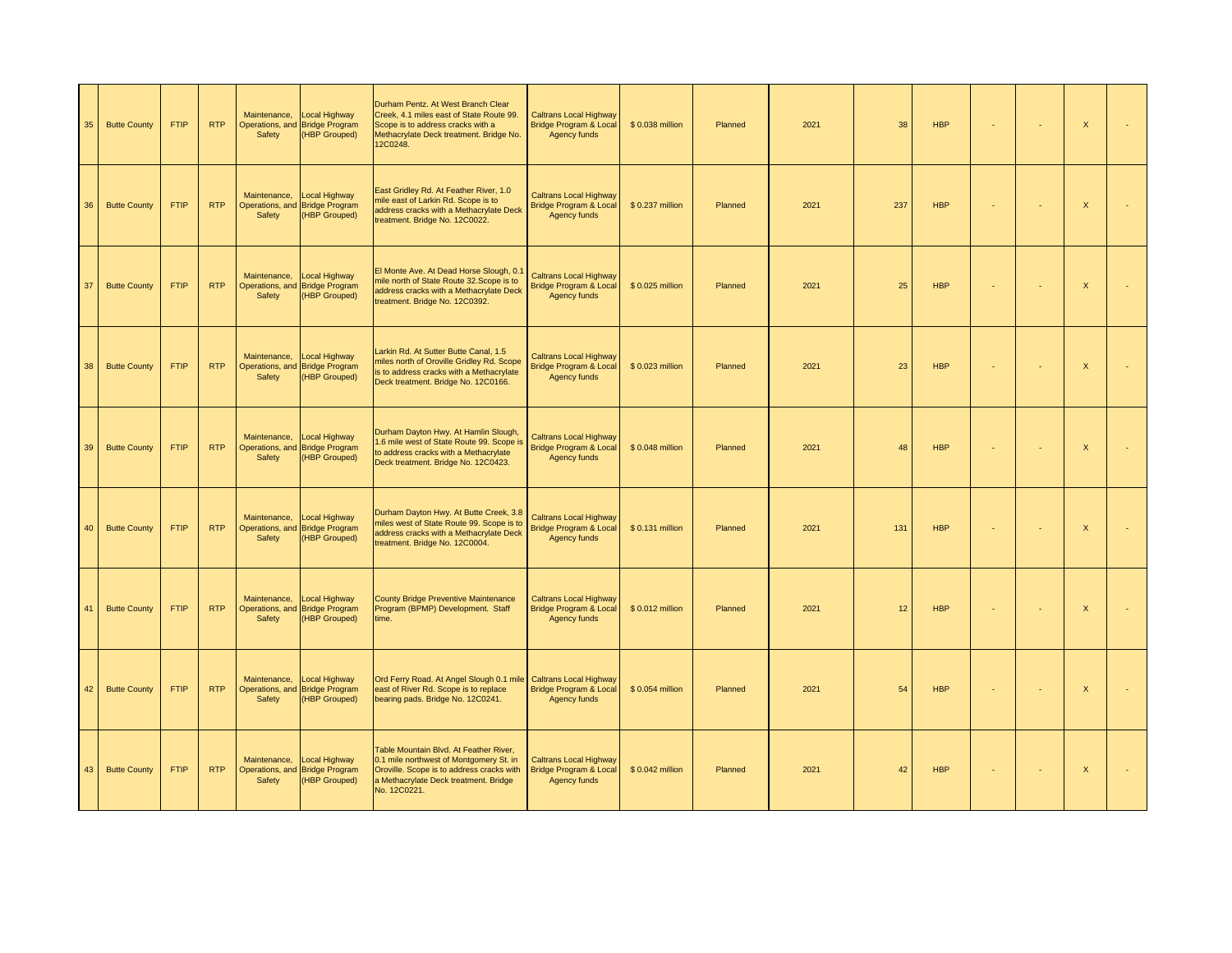| 44 | <b>Butte County</b> | <b>FTIP</b>    | <b>RTP</b> | Maintenance,<br>Safety        | Local Highway<br>Operations, and Bridge Program<br><b>HBP Grouped)</b>        | Skyway. At Magalia Reservior Spillway at<br>the Magalia Dam. Scope is to address<br>cracks with a Methacrylate Deck<br>treatment. Bridge No. 12C0395.                                                                                                             | <b>Caltrans Local Highway</b><br>Bridge Program & Local<br>Agency funds                                                             | \$0.346 million | Planned    | 2021 | 346    | <b>HBP</b> |              | ×,                        | X            |  |
|----|---------------------|----------------|------------|-------------------------------|-------------------------------------------------------------------------------|-------------------------------------------------------------------------------------------------------------------------------------------------------------------------------------------------------------------------------------------------------------------|-------------------------------------------------------------------------------------------------------------------------------------|-----------------|------------|------|--------|------------|--------------|---------------------------|--------------|--|
| 45 | <b>Butte County</b> | <b>FTIP</b>    | <b>RTP</b> | Maintenance,<br>Safety        | <b>Local Highway</b><br>Operations, and Bridge Program<br><b>HBP Grouped)</b> | Ord Ferry Road over Tributary to Little<br>Chico Creek west of River Road.<br>Construct a new 2 lane bridge to replace<br>the existing 2 lane low water crossings.<br>Bridge No. 00L0092.                                                                         | <b>Caltrans Local Highway</b><br>Bridge Program & Local<br>Agency funds                                                             | \$16.3 million  | Programmed | 2025 | 16,300 | <b>HBP</b> | ÷,           | $\boldsymbol{\mathsf{X}}$ | X            |  |
| 46 | <b>Butte County</b> | <b>FTIP</b>    | <b>RTP</b> | Maintenance,<br>Safety        | <b>Local Highway</b><br>Operations, and Bridge Program<br>(HBP Grouped)       | Midway Rd over Butte Creek, 0.3 mile<br>south of White Drive and Midway over<br>Butte Creek Overflow, 3.9 mile north of<br>Nelson Rd. Replace two existing<br>structurally deficient 2 lane bridges with a<br>new 2 lane bridge. Bridge No. 12C0052 &<br>12C0053. | Caltrans Local Highway<br><b>Bridge Program, Local</b><br>Agency and State<br>Transportation<br><b>Improvement Program</b><br>funds | \$18.8 million  | Programmed | 2022 | 18,800 | <b>HBP</b> | <b>STIP</b>  | $\boldsymbol{\mathsf{X}}$ | $\mathsf X$  |  |
| 47 | <b>Butte County</b> | <b>FTIP</b>    | <b>RTP</b> | Maintenance,<br>Safety        | <b>Local Highway</b><br>Operations, and Bridge Program<br>(HBP Grouped)       | E Rio Bonito Rd. over Hamilton Slough<br>0.2 mile east of SR 99. Replace the<br>existing functionally obsolete 2 lane bridge<br>with a new 2 lane bridge. Bridge No.<br>12C0164.                                                                                  | <b>Caltrans Local Highway</b><br><b>Bridge Program funds</b>                                                                        | \$1.3 million   | Programmed | 2021 | 1,300  | <b>HBP</b> |              | $\mathsf X$               | $\mathsf X$  |  |
| 48 | <b>Butte County</b> | <b>FTIP</b>    | <b>RTP</b> | Maintenance,<br>Safety        | <b>Local Highway</b><br>Operations, and Bridge Program<br>(HBP Grouped)       | E Rio Bonito Rd over Sutter-Butte Canal<br>0.8 mile east of SR 99. Replace the<br>existing 2 lane structurally deficient bridge<br>with a new 2 lane bridge. Bridge No.<br>12C0165.                                                                               | <b>Caltrans Local Highway</b><br><b>Bridge Program funds</b>                                                                        | \$2.6 million   | Programmed | 2021 | 2,600  | <b>HBP</b> |              | $\mathsf{X}$              | $\mathsf X$  |  |
| 49 | <b>Butte County</b> | <b>FTIP</b>    | <b>RTP</b> | Maintenance,<br>Safety        | Local Highway<br>Operations, and Bridge Program<br>(HBP Grouped)              | Ord Ferry Rd. Over Little Chico Creek, 1<br>mile east of River Rd. Replace the<br>existing 2 lane structurally deficient bridge Bridge Program & Local<br>with a new 2 lane bridge. Bridge No.<br>12C0242.                                                        | <b>Caltrans Local Highway</b><br>Agency funds                                                                                       | \$7.5 million   | Programmed | 2022 | 7.500  | <b>HBP</b> |              | $\mathsf{X}$              | $\mathsf{x}$ |  |
| 50 | <b>Butte County</b> | <b>FTIP</b>    | <b>RTP</b> | Capacity<br>Increasing        | <b>Central House Rd</b><br>Over Wymann<br><b>Ravine Bridge</b>                | ocated at 0.2 miles east of SR 70. Scope<br>is to replace the existing 1 lane<br>structurally deficient bridge with a new 2<br>lane bridge.<br>Bridge No: 12C011                                                                                                  | Caltrans Local Highway<br><b>Bridge Program funds</b>                                                                               | \$4 million     | Programmed | 2023 | 4,000  | <b>HBP</b> |              | $\mathsf X$               | $\mathsf X$  |  |
| 51 | <b>Butte County</b> | ÷.             | <b>RTP</b> | Maintenance,<br>Safety        | Local Highway<br>Operations, and Bridge Program<br>(HBP Grouped)              | Skyway Westbound at Butte Creek.<br><b>Bridge Replacement</b>                                                                                                                                                                                                     | <b>Highway Bridge</b><br>Program & Local Agency<br>funds                                                                            | \$6.8 million   | Programmed | 2024 | 6,800  | <b>HBP</b> | <b>LOCAL</b> | $\mathsf{x}$              | $\mathsf{X}$ |  |
| 52 | <b>Butte County</b> | $\blacksquare$ | <b>RTP</b> | Maintenance,<br>Safety        | Local Highway<br>Operations, and Bridge Program<br>(HBP Grouped)              | Cana Hwy at Pine Creek. Bridge<br>Replacement                                                                                                                                                                                                                     | <b>Highway Bridge</b><br>Program & Local Agency<br>funds                                                                            | \$3 million     | Planned    | 2025 | 3,000  | <b>HBP</b> | <b>LOCAL</b> | $\boldsymbol{\mathsf{X}}$ | X            |  |
| 53 | <b>Butte County</b> | ä,             | <b>RTP</b> | Maintenance,<br><b>Safety</b> | Local Highway<br>Operations, and Bridge Program<br>(HBP Grouped)              | Afton Rd at Butte Creek. Bridge<br>Replacement                                                                                                                                                                                                                    | <b>Highway Bridge</b><br>Program & Local Agency<br>funds                                                                            | \$3.7 million   | Planned    | 2026 | 3,700  | <b>HBP</b> | <b>LOCAL</b> | $\boldsymbol{\mathsf{X}}$ | $\mathsf X$  |  |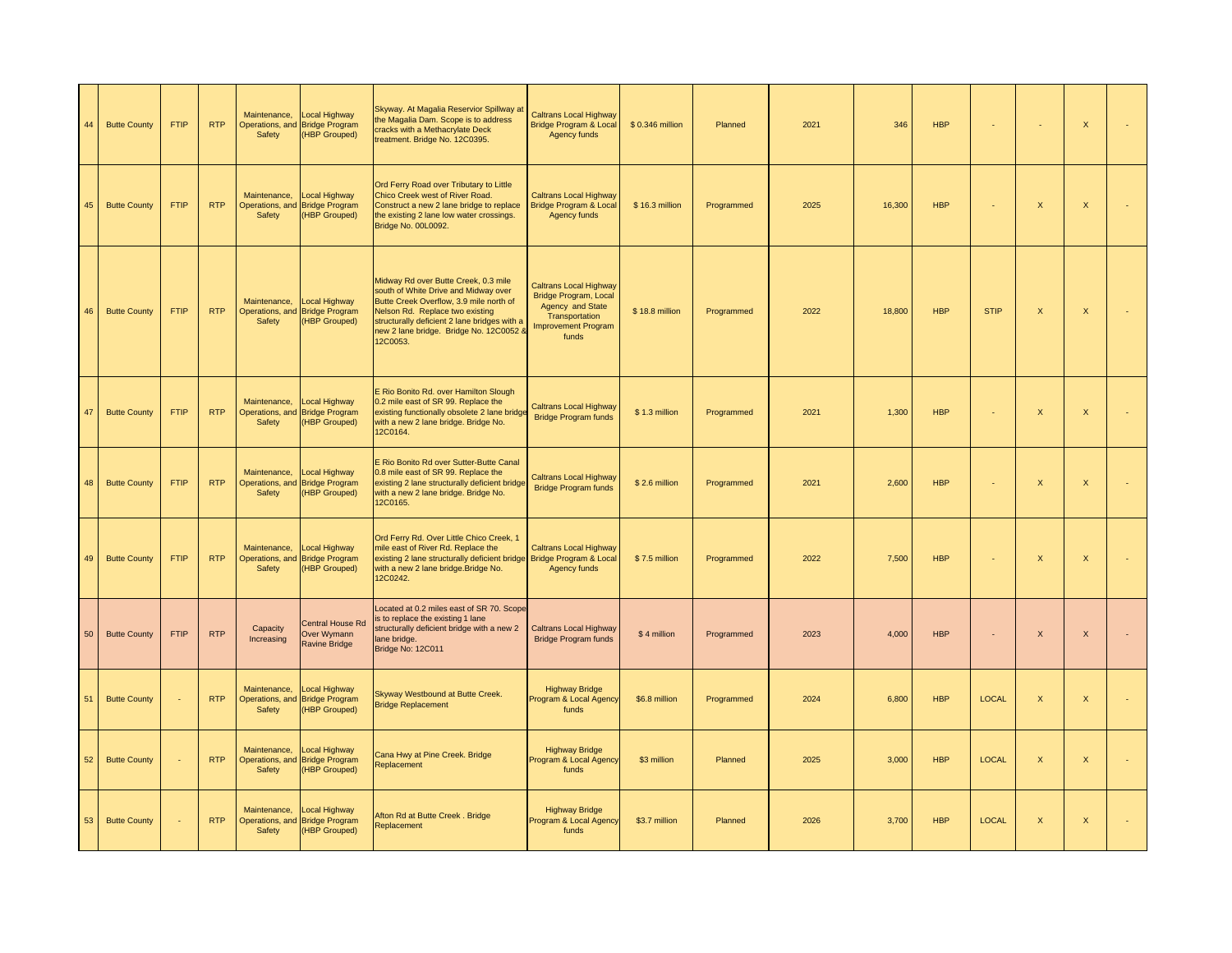| 54 | <b>Butte County</b> | $\sim$      | <b>RTP</b> | Maintenance,<br>Safety                    | <b>Local Highway</b><br>Operations, and Bridge Program<br>(HBP Grouped) | Cana Pine Creek Rd at Pine Creek.<br><b>Bridge Replacement</b>                                                                                                                           | <b>Highway Bridge</b><br>Program & Local Agency<br>funds | \$3.2 million  | Planned    | 2026 | 3,200  | <b>HBP</b>      | <b>LOCAL</b> | $\mathsf{X}$   | $\mathsf X$               |        |
|----|---------------------|-------------|------------|-------------------------------------------|-------------------------------------------------------------------------|------------------------------------------------------------------------------------------------------------------------------------------------------------------------------------------|----------------------------------------------------------|----------------|------------|------|--------|-----------------|--------------|----------------|---------------------------|--------|
| 55 | <b>Butte County</b> | ÷.          | <b>RTP</b> | Maintenance,<br>Safety                    | Local Highway<br>Operations, and Bridge Program<br>(HBP Grouped)        | Mesa Rd at Durham Mutual Irrigation<br>Canal. Bridge Replacement                                                                                                                         | <b>Highway Bridge</b><br>Program & Local Agency<br>funds | \$1 million    | Planned    | 2027 | 1,000  | <b>HBP</b>      | <b>LOCAL</b> | $\mathsf{X}$   | $\mathsf X$               | ÷,     |
| 56 | <b>Butte County</b> | ÷.          | <b>RTP</b> | Maintenance,<br>Safety                    | <b>Local Highway</b><br>Operations, and Bridge Program<br>(HBP Grouped) | Dunstone Dr at Lower Honcut Creek.<br><b>Bridge Replacement</b>                                                                                                                          | <b>Highway Bridge</b><br>Program & Local Agency<br>funds | \$2.8 million  | Planned    | 2027 | 2,800  | <b>HBP</b>      | LOCAL        | $\mathsf X$    | $\mathsf X$               | ä,     |
| 57 | <b>Butte County</b> |             | <b>RTP</b> | Maintenance,<br>Safety                    | <b>Local Highway</b><br>Operations, and Bridge Program<br>(HBP Grouped) | Lower Wyandotte at Wyman Ravine.<br><b>Bridge Replacement</b>                                                                                                                            | <b>Highway Bridge</b><br>Program & Local Agency<br>funds | \$1.8 million  | Planned    | 2028 | 1,800  | <b>HBP</b>      | LOCAL        | $\mathsf{X}$   | $\boldsymbol{\mathsf{X}}$ | ÷      |
| 58 | <b>Butte County</b> | $\sim$      | <b>RTP</b> | Maintenance,<br>Safety                    | <b>Local Highway</b><br>Operations, and Bridge Program<br>(HBP Grouped) | Ord Ferry Rd at The Dips. Low Water<br>Crossing.                                                                                                                                         | <b>Highway Bridge</b><br>Program & Local Agency<br>funds | \$16.5 million | Planned    | 2029 | 16,500 | <b>HBP</b>      | <b>LOCAL</b> | $\mathsf X$    | $\mathsf X$               | ÷,     |
| 59 | <b>Butte County</b> | ٠           | <b>RTP</b> | Maintenance,<br>Safety                    | Local Highway<br>Operations, and Bridge Program<br>(HBP Grouped)        | Keefer Rd at Keefer Slough. Bridge<br>Replacement                                                                                                                                        | <b>Highway Bridge</b><br>Program & Local Agency<br>funds | \$1.3 million  | Planned    | 2030 | 1,300  | <b>HBP</b>      | <b>LOCAL</b> | $\mathsf X$    | $\mathsf X$               | ÷.     |
| 60 | <b>Butte County</b> | ×.          | <b>RTP</b> | Maintenance,<br>Safety                    | Local Highway<br>Operations, and Bridge Program<br>(HBP Grouped)        | Oro-Bangor Hwy at North Fork Honcut<br>Creek. Bridge Replacement                                                                                                                         | <b>Highway Bridge</b><br>Program & Local Agency<br>funds | \$1.3 million  | Planned    | 2030 | 1,300  | <b>HBP</b>      | <b>LOCAL</b> | $\mathsf X$    | $\boldsymbol{\mathsf{X}}$ | ÷,     |
| 61 | <b>Butte County</b> |             | <b>RTP</b> | Maintenance,<br>Safety                    | <b>Local Highway</b><br>Operations, and Bridge Program<br>(HBP Grouped) | Oro-Bangor Hwy at Branch Rocky Honcut<br>Creek. Bridge Replacement                                                                                                                       | <b>Highway Bridge</b><br>Program & Local Agency<br>funds | \$1.1 million  | Planned    | 2030 | 1,100  | <b>HBP</b>      | <b>LOCAL</b> | $\pmb{\times}$ | $\mathsf X$               | ÷,     |
| 69 | <b>Butte County</b> |             | <b>RTP</b> | Maintenance,<br>Safety                    | <b>Local Highway</b><br>Operations, and Bridge Program<br>(HBP Grouped) | East Gridley Rd. At Feather River, 1.0<br>mile east of Larkin Rd. Scope is to<br>address cracks with a Methacrylate Deck<br>treatment. Bridge No. 12C0022.                               | <b>Highway Bridge</b><br>Program & Local Agency<br>funds | \$1.5 million  | Planned    | 2023 | 1,500  | <b>HBP</b>      | <b>LOCAL</b> |                | $\boldsymbol{\mathsf{X}}$ |        |
| 70 | <b>Butte County</b> | ÷,          | <b>RTP</b> | Maintenance,<br>Safety                    | <b>Local Highway</b><br>Operations, and Bridge Program<br>(HBP Grouped) | Cana Hwy at Pine Creek                                                                                                                                                                   | <b>Highway Bridge</b><br>Program & Local Agency<br>funds | \$.8 million   | Planned    | 2023 | 800    | <b>HBP</b>      | <b>LOCAL</b> |                | $\mathsf X$               |        |
| 73 | <b>Butte County</b> | ÷.          | RTP        | Maintenance,<br>Operations, and<br>Safety | Foothill Blvd.<br>Reconstruction                                        | <b>Road Rehabilitation</b>                                                                                                                                                               | SB <sub>1</sub>                                          | \$0.8 million  | Programmed | 2020 | 800    | SB <sub>1</sub> | Local        | ×.             | $\mathsf{X}$              | $\sim$ |
| 75 | Caltrans            | <b>FTIP</b> | <b>RTP</b> | Maintenance,<br>Operations, and<br>Safety | SR 99 Bridge<br><b>Scour Mitigation</b>                                 | SR 99 - Near Richvale, at Cottonwood<br>Creek Bridge No. 12-0120, from 0.3 mile<br>south to 0.5 mile north of Nelson Avenue.<br>Replace and realign scour-critical bridge.<br>(EA 0F290) | SHOPP - Bridge<br><b>Preservation Program</b><br>funds   | \$15.6 million | Programmed | 2021 | 15,600 | <b>SHOPP</b>    | ×.           | $\pmb{\times}$ | $\boldsymbol{\mathsf{X}}$ | ÷.     |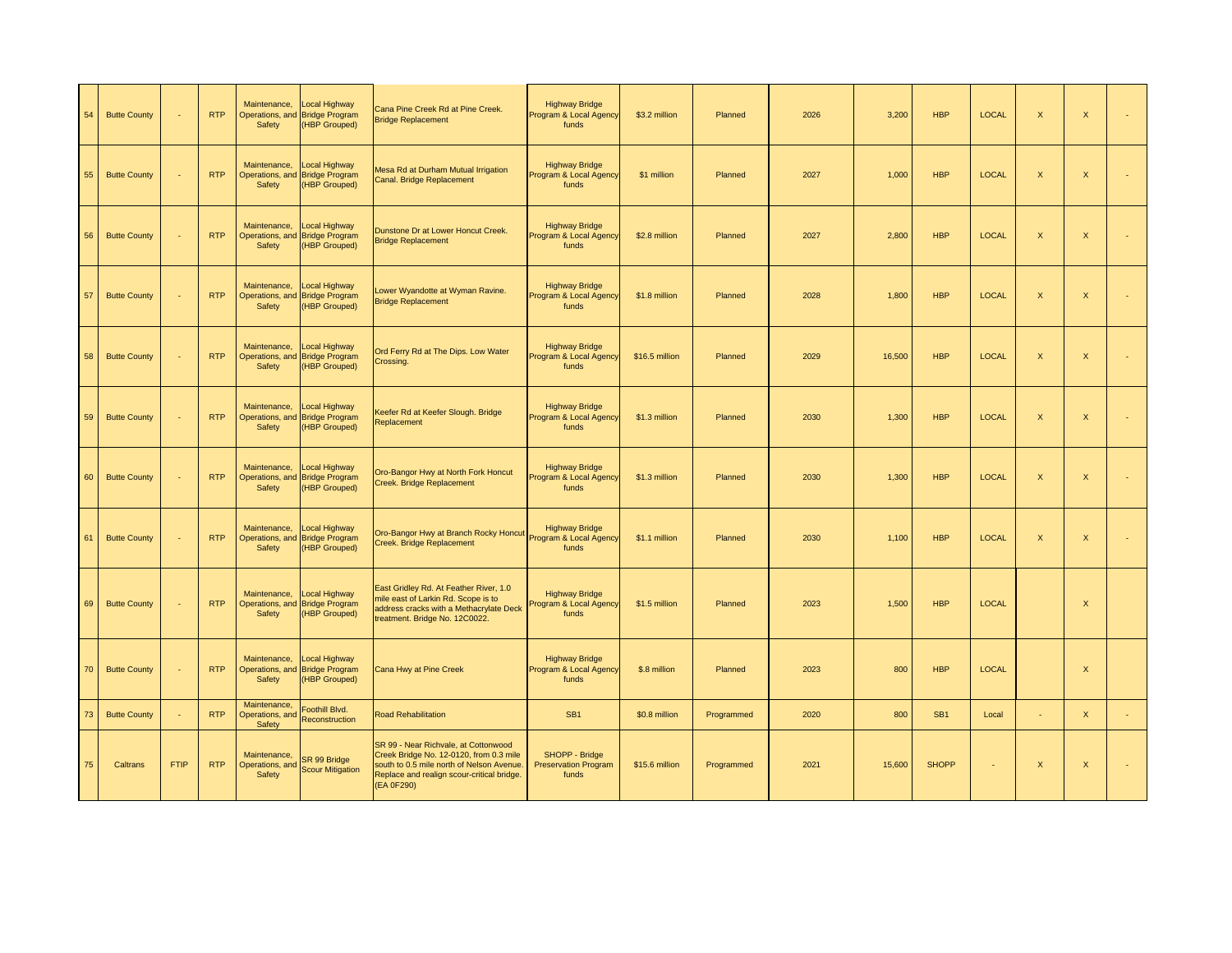| 89  | Caltrans | <b>FTIP</b> | <b>RTP</b> | Maintenance,<br>Operations, and<br>Safety | SR 32 Pavement<br>Rehab                                                 | SR 32 - In and near Chico, from Muir<br>Avenue to Route 99 (PM 5.0/10.2L/R).<br>Rehabilitate pavement, install signals and<br>lighting, upgrade Transportation<br>Management System (TMS) elements,<br>rehabilitate drainage systems, and<br>upgrade facilities to Americans with<br>Disabilities Act (ADA) standards. (EA<br>4H760) | SHOPP - Roadway<br><b>Preservation funds</b>                          | \$33.2 million   | Programmed | 2025 | 33,200 | <b>SHOPP</b> | $\mathsf{x}$ | $\mathsf{x}$ | $\mathsf{X}$              |
|-----|----------|-------------|------------|-------------------------------------------|-------------------------------------------------------------------------|--------------------------------------------------------------------------------------------------------------------------------------------------------------------------------------------------------------------------------------------------------------------------------------------------------------------------------------|-----------------------------------------------------------------------|------------------|------------|------|--------|--------------|--------------|--------------|---------------------------|
| 90  | Caltrans | <b>FTIP</b> | <b>RTP</b> | Maintenance,<br>Operations, and<br>Safety | SR 99 Pavement<br>Rehab                                                 | SR 99 - In and near Gridley, from Hollis<br>Lane to north of Ford Avenue.<br>Rehabilitate pavement, upgrade<br><b>Transportation Management System</b><br>(TMS) elements, rehabilitate drainage<br>systems, and upgrade facilities to<br>Americans with Disabilities Act (ADA)<br>standards. (EA 1H140)                              | SHOPP - Roadway<br><b>Preservation funds</b>                          | \$16.1 million   | Programmed | 2025 | 16,100 | <b>SHOPP</b> | $\sim$       | $\mathsf X$  | $\boldsymbol{\mathsf{X}}$ |
| 94  | Caltrans |             | <b>RTP</b> | Maintenance,<br>Operations, and<br>Safety | <b>SR 70 Pavement</b><br>Rehab                                          | SR 70 - In Butte County on Route 70 from<br>0.6 mile east of Big Ben Rd to Plumas<br>County line. Roadway preservation<br>(CAPM) and drainage improvements.<br>(SHOPP ID 20496)                                                                                                                                                      | SHOPP - Roadway<br><b>Preservation funds</b>                          | \$17.96 million  | Planned    | 2026 | 17,960 | <b>SHOPP</b> | ×.           | $\mathsf X$  |                           |
| 95  | Caltrans |             | <b>RTP</b> | Maintenance,<br>Operations, and<br>Safety | SR 162 Pavement<br>Rehab                                                | SR 162 - In Butte County on Route 162 in<br>Oroville from Feather River Bridge #12-34<br>to Foothill Blvd. Roadway preservation.<br>(SHOPP ID 16387)                                                                                                                                                                                 | SHOPP - Roadway<br><b>Preservation funds</b>                          | \$15.11 million  | Planned    | 2025 | 15,110 | <b>SHOPP</b> |              | $\mathsf X$  |                           |
| 107 | Chico    | <b>FTIP</b> | <b>RTP</b> | Capacity<br>Increasing                    | <b>Bruce Rd Bridge</b><br>Replacement<br>Project                        | In Chico 0.5 miles south of Humboldt Rd<br>on Bruce Road over Little Chico<br>Creek. Project includes replacement of an<br>existing 2-lane functionally obsolete<br>bridge with a new 4-lane bridge including<br>reconstruction of bridge approaches. New<br>bridge incorporates a class I bicycle<br>facility.                      | Local Agency funds &<br><b>Future Highway Bridge</b><br>Program Funds | \$7.9 million    | Planned    | 2022 | 7,900  | <b>LOCAL</b> | $\mathsf X$  | X            |                           |
| 108 | Chico    | <b>FTIP</b> | <b>RTP</b> | Maintenance,<br>Safety                    | Local Highway<br>Operations, and Bridge Program<br>(HBP Grouped)        | <b>City of Chico Bridge Preventive</b><br>Maintenance Program (BPMP)<br>Development. Staff time.                                                                                                                                                                                                                                     | <b>Highway Bridge</b><br>Program & Local Agency<br>funds              | \$0.015 million  | Programmed | 2026 | 15     | <b>HBP</b>   |              | $\mathsf X$  |                           |
| 109 | Chico    | <b>FTIP</b> | <b>RTP</b> | Maintenance.<br>Safety                    | <b>Local Highway</b><br>Operations, and Bridge Program<br>(HBP Grouped) | Vallombrosa Ave. At Big Chico Creek<br>between 1st St and Memorial Way. Scope<br>of the work includes rock slope protection<br>(RSP) and scour mitigation.                                                                                                                                                                           | <b>Highway Bridge</b><br>Program & Local Agency<br>funds              | \$0.143 million  | Programmed | 2026 | 143    | <b>HBP</b>   | $\sim$       | $\mathsf X$  |                           |
| 110 | Chico    | <b>FTIP</b> | <b>RTP</b> | Maintenance.<br>Safety                    | Local Highway<br>Operations, and Bridge Program<br>(HBP Grouped)        | Park Ave. At Little Chico Creek, 0.1 mile<br>north of 11th Street. Scope of the work<br>includes rock slope protection (RSP) and<br>scour mitigation.                                                                                                                                                                                | <b>Highway Bridge</b><br><b>Program &amp; Local Agency</b><br>funds   | \$0.114 million  | Programmed | 2026 | 114    | <b>HBP</b>   | $\sim$       | $\mathsf{x}$ |                           |
| 111 | Chico    | <b>FTIP</b> | <b>RTP</b> | Maintenance,<br>Safety                    | Local Highway<br>Operations, and Bridge Program<br>(HBP Grouped)        | Warner St. At Big Chico Creek between<br>1st St and Legion Ave. Scope of the work<br>includes rock slope protection (RSP) and<br>scour mitigation, joint seal.                                                                                                                                                                       | <b>Highway Bridge</b><br>Program & Local Agency<br>funds              | \$ 0.117 million | Programmed | 2026 | 117    | <b>HBP</b>   | ×.           | $\mathsf{x}$ |                           |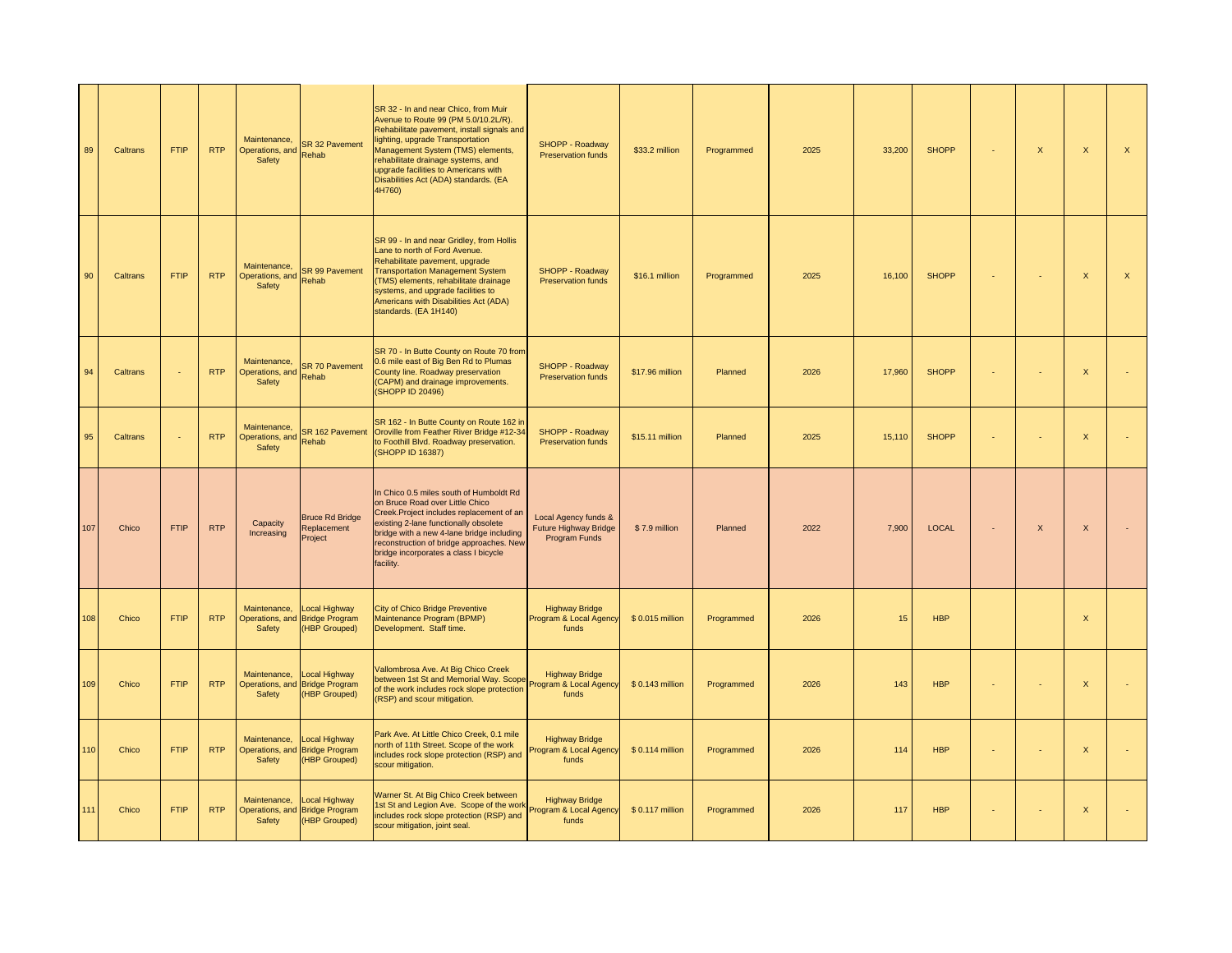| 112 | Chico | <b>FTIP</b> | <b>RTP</b> | Maintenance,<br>Safety                    | Local Highway<br>Operations, and Bridge Program<br><b>HBP Grouped)</b>        | Bruce Rd. At S Fork Dead Horse Slough.<br>just north of State Route 32. Scope of the<br>work includes rock slope protection (RSP)<br>and scour mitigation.                                | <b>Highway Bridge</b><br>Program & Local Agency<br>funds | \$0.084 million  | Programmed | 2026 | 84  | <b>HBP</b> |    | ×.             | X            |    |
|-----|-------|-------------|------------|-------------------------------------------|-------------------------------------------------------------------------------|-------------------------------------------------------------------------------------------------------------------------------------------------------------------------------------------|----------------------------------------------------------|------------------|------------|------|-----|------------|----|----------------|--------------|----|
| 113 | Chico | <b>FTIP</b> | <b>RTP</b> | Maintenance,<br>Safety                    | <b>Local Highway</b><br>Operations, and Bridge Program<br><b>HBP Grouped)</b> | E 5TH Ave. At Lindo Channel, at E. Lindo<br>Ave. Scope of the work includes rock<br>slope protection (RSP), scour mitigation<br>and Methacrylate Deck treatment.                          | <b>Highway Bridge</b><br>rogram & Local Agency<br>funds  | \$0.158 million  | Programmed | 2026 | 158 | <b>HBP</b> | ÷  | ÷.             | $\mathsf{x}$ | ä, |
| 114 | Chico | <b>FTIP</b> | <b>RTP</b> | Maintenance,<br>Safety                    | <b>Local Highway</b><br>Operations, and Bridge Program<br><b>HBP Grouped)</b> | Cypress St. At Little Chico Creek between<br>Humboldt Ave and 12th St. Scope of the<br>work includes rock slope protection<br>(RSP), scour mitigation and Methacrylate<br>Deck treatment. | <b>Highway Bridge</b><br>rogram & Local Agenc<br>funds   | \$ 0.140 million | Programmed | 2026 | 140 | <b>HBP</b> |    | ×,             | $\mathsf{X}$ |    |
| 115 | Chico | <b>FTIP</b> | <b>RTP</b> | Maintenance,<br>Safety                    | Local Highway<br>Operations, and Bridge Program<br>(HBP Grouped)              | Main St. At Big Chico Creek, 0.15 mile<br>north of 2nd St. Scope of work includes<br>joint seals.                                                                                         | <b>Highway Bridge</b><br>rogram & Local Agency<br>funds  | \$0.036 million  | Programmed | 2026 | 36  | <b>HBP</b> |    | ÷,             | $\mathsf X$  |    |
| 116 | Chico | <b>FTIP</b> | <b>RTP</b> | Maintenance,<br>Safety                    | <b>Local Highway</b><br>Operations, and Bridge Program<br>(HBP Grouped)       | Mangrove Ave. At Lindo Channel betweer<br>10th and Cohasset. Scope of work<br>includes spall reparir joint seal and<br>Methacrylate Deck treatment.                                       | <b>Highway Bridge</b><br>Program & Local Agency<br>funds | \$ 0.163 million | Programmed | 2026 | 163 | <b>HBP</b> | ÷  | ÷.             | $\mathsf{x}$ |    |
| 117 | Chico | <b>FTIP</b> | <b>RTP</b> | Maintenance,<br>Safety                    | <b>Local Highway</b><br>Operations, and Bridge Program<br><b>HBP Grouped)</b> | Walnut St. At Little Chico Creek between<br>Dayton Rd and 9th St. Scope of the work<br>includes rock slope protection (RSP),<br>scour mitigation and Methacrylate Deck<br>treatment.      | <b>Highway Bridge</b><br>rogram & Local Agency<br>funds  | \$ 0.131 million | Programmed | 2026 | 131 | <b>HBP</b> | ÷  | ÷              | $\mathsf{X}$ |    |
| 118 | Chico | <b>FTIP</b> | <b>RTP</b> | Maintenance.<br>Operations, and<br>Safety | Local Highway<br><b>Bridge Program</b><br>(HBP Grouped)                       | Midway Rd. At Comanche Creek 0.1 mile<br>south of Park Ave. Scope of work<br>ncludes Methacrylate Deck treatment and<br>spall repairs.                                                    | <b>Highway Bridge</b><br>Program & Local Agency<br>funds | \$0.063 million  | Programmed | 2026 | 63  | <b>HBP</b> |    | ÷,             | $\mathsf X$  |    |
| 119 | Chico | <b>FTIP</b> | <b>RTP</b> | Maintenance,<br>Safety                    | <b>Local Highway</b><br>Operations, and Bridge Program<br>(HBP Grouped)       | Longfellow Ave. At Lindo Channel<br>between 1st and Manzanita. Scope of<br>work includes Methacrylate Deck<br>treatment.                                                                  | <b>Highway Bridge</b><br>rogram & Local Agenc<br>funds   | \$0.069 million  | Programmed | 2026 | 69  | <b>HBP</b> |    | $\blacksquare$ | $\mathsf X$  | ÷  |
| 120 | Chico | <b>FTIP</b> | <b>RTP</b> | Maintenance,<br>Operations, and<br>Safety | <b>Local Highway</b><br><b>Bridge Program</b><br><b>HBP Grouped)</b>          | Bruce Rd. At Little Chico Creek, 0.5 mile<br>south of Humboldt Rd. Scope of work<br>includes Methacrylate Deck treatment.                                                                 | <b>Highway Bridge</b><br>rogram & Local Agenc<br>funds   | \$0.024 million  | Programmed | 2026 | 24  | <b>HBP</b> | ×, | ÷,             | $\mathsf X$  | ÷  |
| 121 | Chico | <b>FTIP</b> | <b>RTP</b> | Maintenance,<br>Safety                    | <b>Local Highway</b><br>Operations, and Bridge Program<br>(HBP Grouped)       | Skyway Av. At Little Chico-Butte CR DV<br>CH, 0.4 mile northwest of Humbug Rd.<br>Scope of work includes Methacrylate<br>Deck treatment.                                                  | <b>Highway Bridge</b><br>rogram & Local Agency<br>funds  | \$0.056 million  | Programmed | 2028 | 56  | <b>HBP</b> |    | ÷,             | $\mathsf X$  |    |
| 122 | Chico | <b>FTIP</b> | <b>RTP</b> | Maintenance,<br>Safety                    | Local Highway<br>Operations, and Bridge Program<br><b>HBP Grouped)</b>        | Forest Ave. At Little Chico Creek, just<br>south of Humboldt Rd. Scope of work<br>includes Methacrylate Deck treatment.                                                                   | <b>Highway Bridge</b><br>Program & Local Agency<br>funds | \$0.077 million  | Programmed | 2028 | 77  | <b>HBP</b> | ÷  | ×,             | $\mathsf X$  |    |
| 123 | Chico | <b>FTIP</b> | <b>RTP</b> | Maintenance.<br>Safety                    | <b>Local Highway</b><br>Operations, and Bridge Program<br>(HBP Grouped)       | Manzanita Ave. At Lindo Channel<br>between East Ave & Hooker Oak. Scope<br>of work includes Methacrylate Deck<br>treatment.                                                               | <b>Highway Bridge</b><br>rogram & Local Agency<br>funds  | \$0.081 million  | Programmed | 2028 | 81  | <b>HBP</b> | ÷. | ÷              | $\mathsf X$  | ä, |